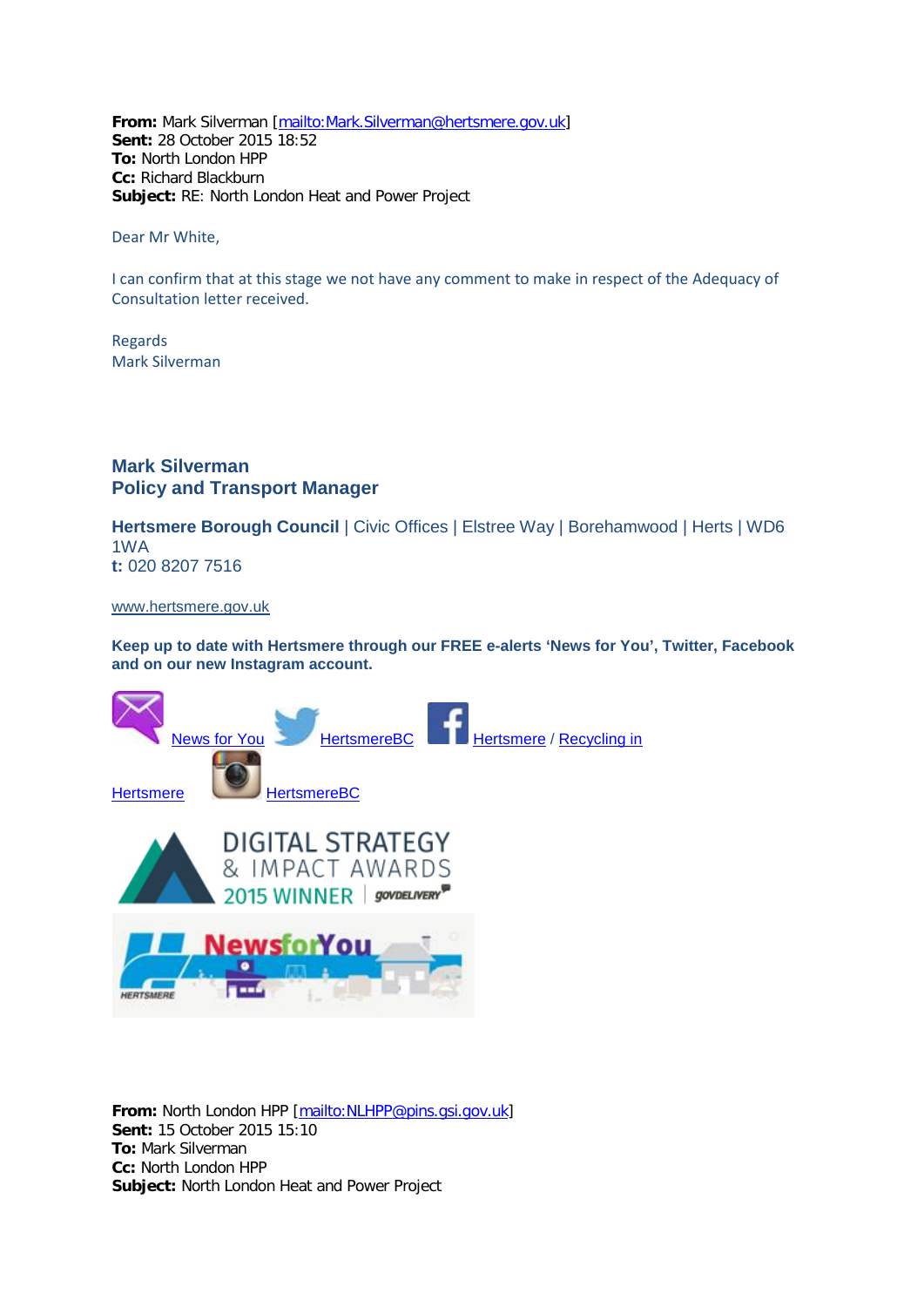Dear Mr Silverman

Please see the attached Adequacy of Consultation letter for the North London **Heat and Power Project** 

Please note the deadline for response is 29 October 2015. It would be helpful if you could respond even if it is to confirm you have no comment to make.

**Kind Regards** 

**Richard White** 

**Assistant Case Officer Major Applications & Plans** The Planning Inspectorate, Temple Quay House, Temple Quay Bristol, BS1 6PN

Direct Line: 0303 444 5593 Helpline: 0303 444 5000 Email: richard.white@pins.gsi.gov.uk Web: infrastructure.planninginspectorate.gov.uk

## Twitter: @PINSgov

This communication does not constitute legal advice. Please view our **Information Charter** before sending information to the Planning Inspectorate.

Correspondents should note that all communications to or from the Planning Inspectorate may be automatically logged, monitored and/or recorded for lawful purposes.

This email and any files transmitted with it are confidential and intended solely for the use of the individual or entity to whom they are addressed. If you have received this email in error please notify the system manager.

This footnote also confirms that this email message has been scanned by Websense Email Security Gateway for the presence of computer viruses.

www.websense.com

The original of this email was scanned for viruses by the Government Secure Intranet virus scanning service supplied by Vodafone in partnership with Symantec. (CCTM Certificate Number 2009/09/0052.) This email has been certified virus free.

Communications via the GSi may be automatically logged, monitored and/or recorded for legal purposes.